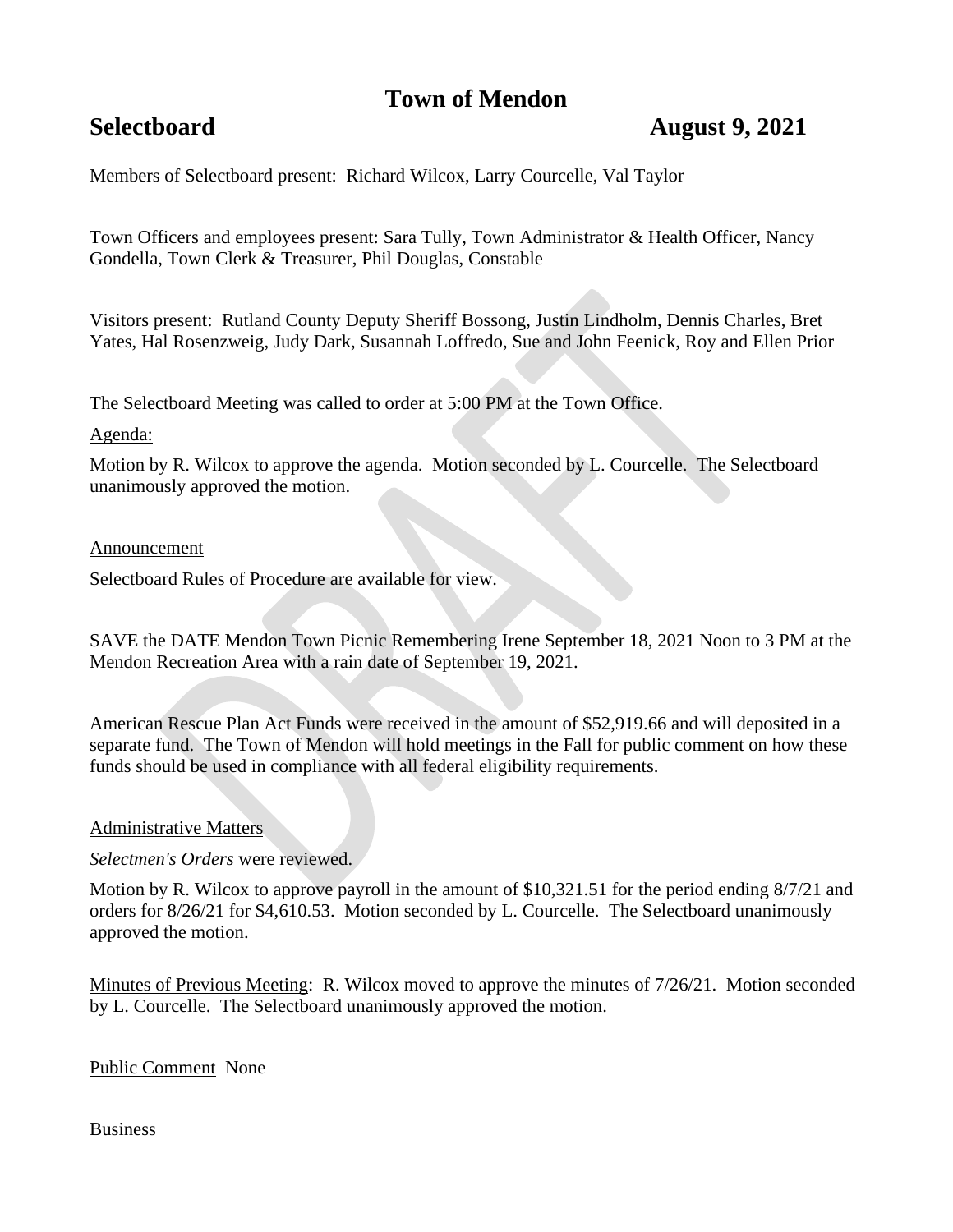*Town Office Security Measures* N. Gondella provided an overview of security measures that can be implemented at the Town Office. Motion by L. Courcelle to spend \$992.69 with Royal Security to install direct response buttons at the Town Office to be paid for out of the Public Safety Fund and \$299 on an annual monitoring fee to be paid out of the General Fund utilities line item. This system will dispatch out the State Police for emergency response. Motion seconded by R. Wilcox. The Selectboard unanimously approved the motion.

*Reappraisal* N. Gondella provided a financial recap of the total anticipated cost of the Reappraisal that includes the VMA contract, copier expense, insurance, mailings, payroll, and supplies at \$86,529 to be paid out of the Reappraisal Fund. Expected balance of this fund after payment of anticipated reappraisal cost is \$100,000 at the end of the fiscal year. A stipend to pay BCA members for the incredible amount of work members are doing in hearing appeals was discussed and the issue was tabled.

*FY20 Structures Grant Request for Reimbursement Culvert 07-42* S. Tully presented the final grant documentation for grant #BC2018 in the amount \$111,080.90 The Selectboard approved the final grant documentation to submit for reimbursement. The Selectboard signed the grant documentation.

*Journeys End Traffic Study Update & Erosion Control Project* S. Tully reported the Regional Planning Commission continues to gather data regarding the traffic count and speed on Journeys End. The RRPC may have data available at the next meeting. R. Prior indicated the traffic count has reduced dramatically in the past few weeks. S. Tully provided an overview of the Erosion Control Project for the end section of Journeys End. The proposed project would bring the section of the road in compliance with the Municipal Roads General Permit and reconstruct and establish appropriate ditches, install cross culverts, direct water away from the roadway, repair water surfacing under the road, reconstruct road subbase and pave the road. The town would seek permission from private landowners to direct water onto their property. The estimated construction cost is \$170,000. S. Tully will be researching grant funds to assist financially which could contribute \$30-\$40,000 to the total project cost. The remaining funds would be paid for out of the Highway Improvement or Bridge and Culvert Funds. The Selectboard directed S. Tully and B. Ellis to continue to plan out the project and apply for grant funds.

*Sherwood Drive & Helvi Hill* The water from Helvi Hill Road has been an ongoing issue for decades causing damage and maintenance issues to Sherwood Drive. The town is scheduled to resurface Sherwood next summer. In order to comply with the Municipal Roads General Permit, the town will be performing erosion control measures and ditching along Sherwood Drive. The town along with technical advice from the Department of Environmental Conservation have provided suggested erosion control measures to representatives of Helvi Hill Road, a private road. The town will prepare a recommendation and timeline for implementation of erosion control measures for Helvi Hill. At which time the town completes their project on Sherwood Drive any damage caused by lack of appropriate erosion control measures by Helvi Hill will be charged to the residents of Helvi Hill for damaging a town highway.

*2021-2022 Goals and Objectives Update* S. Tully provided a detailed update on projects that have been completed, are underway and have yet to be started on the 2021-2022 Goals and Objectives. The